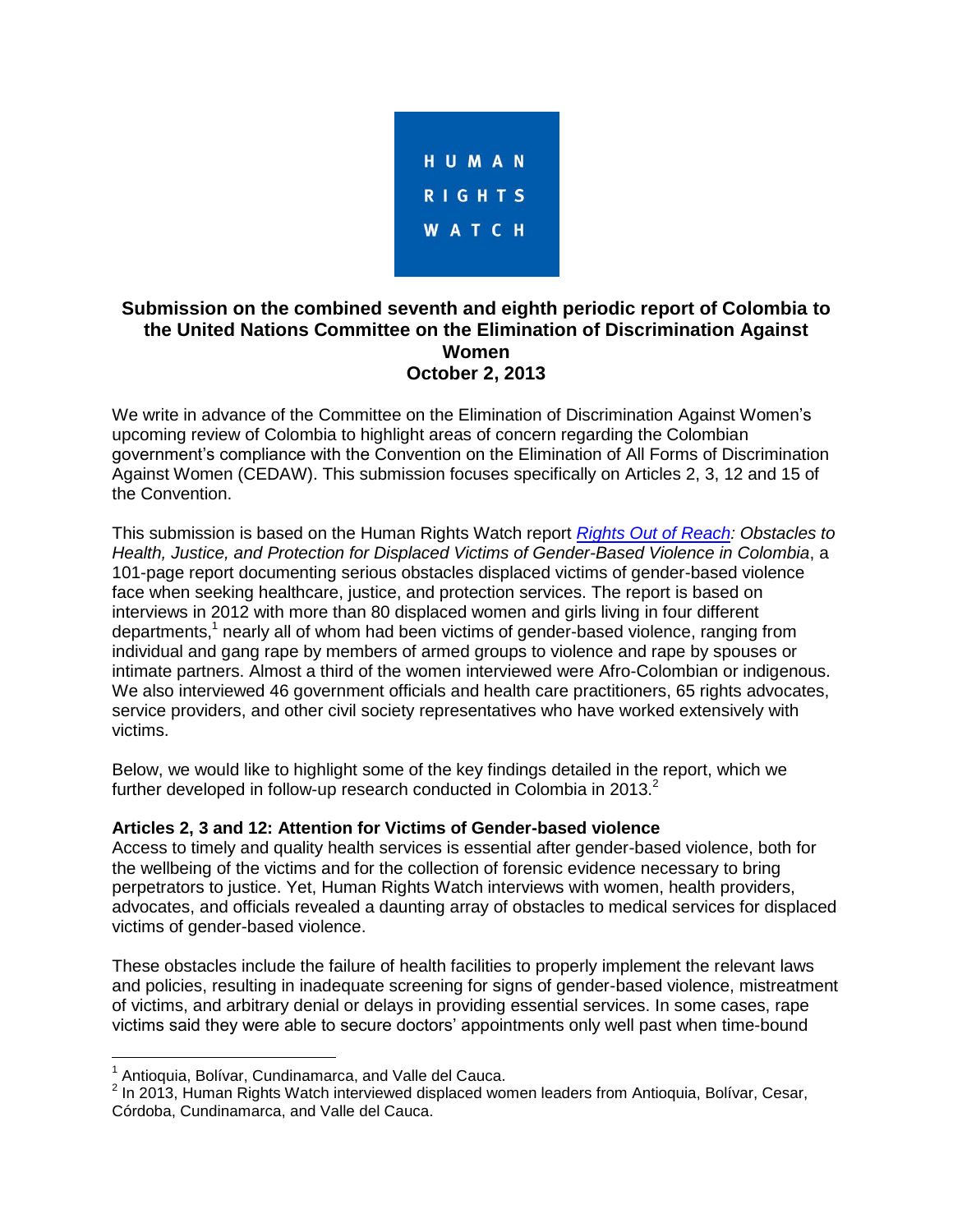treatments to prevent pregnancy or HIV infection would be effective. In others, forensic testing occurred so late that no physical evidence of the crimes remained.

Another major obstacle to medical services is a widespread lack of knowledge regarding the full range of requisite services, both among the women and girls who are entitled to them and among the health officials and practitioners responsible for providing them. It is precisely this lack of knowledge among victims of gender-based violence that the "referral pathway"—an explanation of what services are available through which institutions—was designed to overcome. Yet the lack of knowledge among officials and practitioners prevents the pathway from functioning as it should. The failure to provide health workers with proper training on handling cases of gender-based violence—as mandated by law—results in them failing to provide victims with the referrals they need.

For many displaced women and girls, these obstacles are compounded by the precarious circumstances in which they live. Compared to the general population, they often have less familiarity with the health institutions and service providers in the places where they have settled, less money to cover transportation costs, and greater fear of retribution from their attackers if they seek care.

Access to psycho-social services is particularly important for victims of gender-based violence. Many of the displaced women and girls with whom Human Rights Watch spoke said they never received psycho-social services. And in the small number of cases reviewed by Human Rights Watch where victims did access these services, women and girls told Human Rights Watch that inconsistent provision of services and changing approach to victim support reduced the positive impact of these interventions.

Women and girls with physical disabilities face additional barriers to comprehensive postviolence services. Human Rights Watch in 2012 visited facilities in four cities specifically designed to provide services to victims of gender-based violence and found that at least two of these were not physically accessible to women with physical disabilities. For example, the center for attention of victims of sexual violence in Bogotá, which provides comprehensive postrape services, requires victims to climb several flights of stairs to reach available services.

**Articles 2 and 15: Investigations and Prosecutions of Crimes of Gender-based Violence** Our interviews also revealed a wide range of obstacles that displaced women and girls face when seeking justice for sexual violence, including mistreatment by authorities, evidentiary challenges, and fear of retribution.

Some women reported to Human Rights Watch that police and prosecutors failed to take their cases seriously. Others reported being told that there could be no criminal prosecution of their cases unless they could produce physical evidence of the abuse, which in some instances was impossible due to delays in accessing forensic testing. While Colombian law does in fact allow criminal investigations to be pursued on the basis of non-physical evidence, justice officials and rights advocates who work with victims of gender-based violence reported that prosecutors commonly decline to pursue such cases, a practice which leads women and girls to give up on justice.

We spoke to some women who claimed that government officials would not pursue investigations in their cases. For example, Alejandra (pseudonym) was raped by two men in 2009. She filed a criminal complaint and she gave the police her statement. She was not called back for questioning, and did not receive any information about the investigation until she learned it had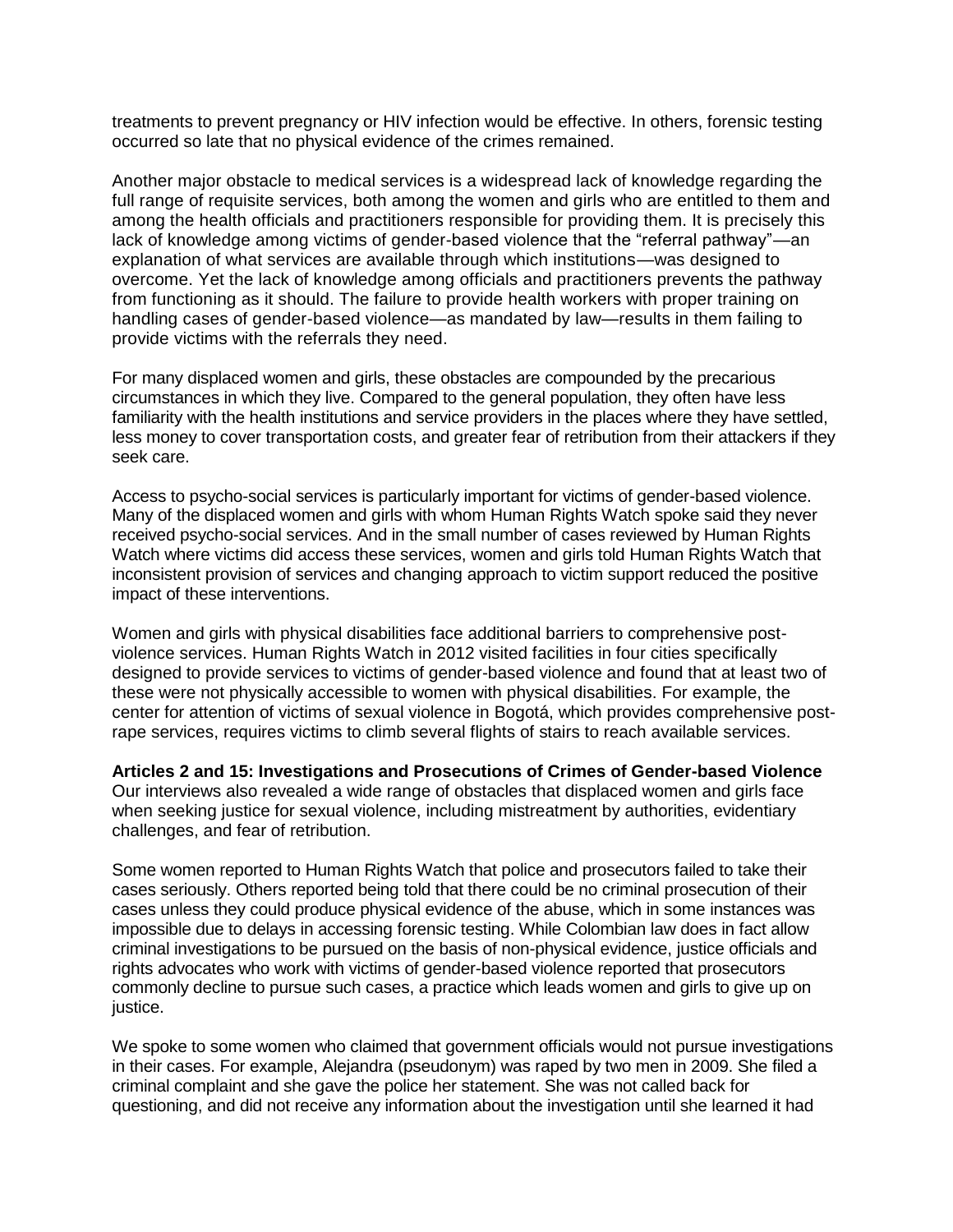been archived in 2011. In the time period between her rape in 2009 and the end of 2011, she filed three separate criminal complaints as a result of harassment and threats that she received, she believes, because she had denounced the rape. In one instance, she was physically assaulted, her computer was broken and her hard drive stolen. These additional criminal cases were also archived on grounds that there were "difficulties identifying an active suspect." The Defensoria del Pueblo intervened on her behalf in early 2012, and the Attorney General's office reopened her cases and consolidate the investigations. As of July 2013, she does not have further information on progress in the investigation.

The Attorney General's office, in a March 2012 meeting with Human Rights Watch, explained that many investigations of sexual violence in the conflict were difficult to conduct because too much time had passed, the abuse took place in an active war zone where investigation would be difficult, or cases lacked witnesses. However, it is not universally true that older cases lack evidence. For example, María (pseudonym), a woman in Medellin, reported that she had been a victim of repeated rape and sexual slavery by guerrillas in Antioquia in February 1998. María told Human Rights Watch that she was in guerrillas' custody for over 6 months, and suffered lasting injuries as a result of ill-treatment. She escaped in November 1998. After years of silence, she filed a criminal complaint around September 2011. María was able to provide the prosecutor with the name, address, and identification number (cedula) of another guerrilla captive who had also escaped and had witnessed many of the crimes she suffered. As of May 2012, investigators or prosecutors had not contacted the witness, María said.

## **Article 2: Protection**

The most essential protection measure is the effective prosecution of crimes of sexual violence. If the criminal justice system does not work to identify, prosecute, and punish perpetrators of sexual violence, impunity will prevail, leaving women at risk of abuse. Nevertheless, in addition to a robust and rigorous criminal justice response, other measures of assistance and protection should be available to victims of sexual violence.

Human Rights Watch is pleased to hear that the National Protection Unit is working closely with civil society to develop new protection measures for displaced women leaders, some of whom are participating in the process of designing them. We believe these protection measures should address the current lack of safe meeting places for some grassroots organizations providing direct support to victims of sexual violence in the conflict. These groups play a key role in identifying cases of rape related to the conflict and internal displacement, and are often the impetus for women filing criminal complaints. However, some must meet with victims in public spaces and other places where they lack privacy, exposing both the leaders and victims to potential harm.

There are many displaced victims of sexual violence who are not leaders or activists, yet still face a high risk of further abuse. Human Rights Watch interviewed some such individuals who said they were at-risk, but had not benefited from protection measures under any government program. Some were unaware that protection measures existed, and therefore had not applied for them. Others did not apply because they had told police that they feared for their safety, and the police told them that there was nothing to be done.

Without protection measures women felt particularly vulnerable to retaliation for reporting the crimes. In a couple of cases, the lack of protection led victims to withdraw their criminal complaints, contributing to the impunity of these crimes. For example, one woman in Antioquia told Human Rights Watch that she was raped in early 2012 by armed men she identified as paramilitaries. She told us that she called the police, who advised her against filing a criminal